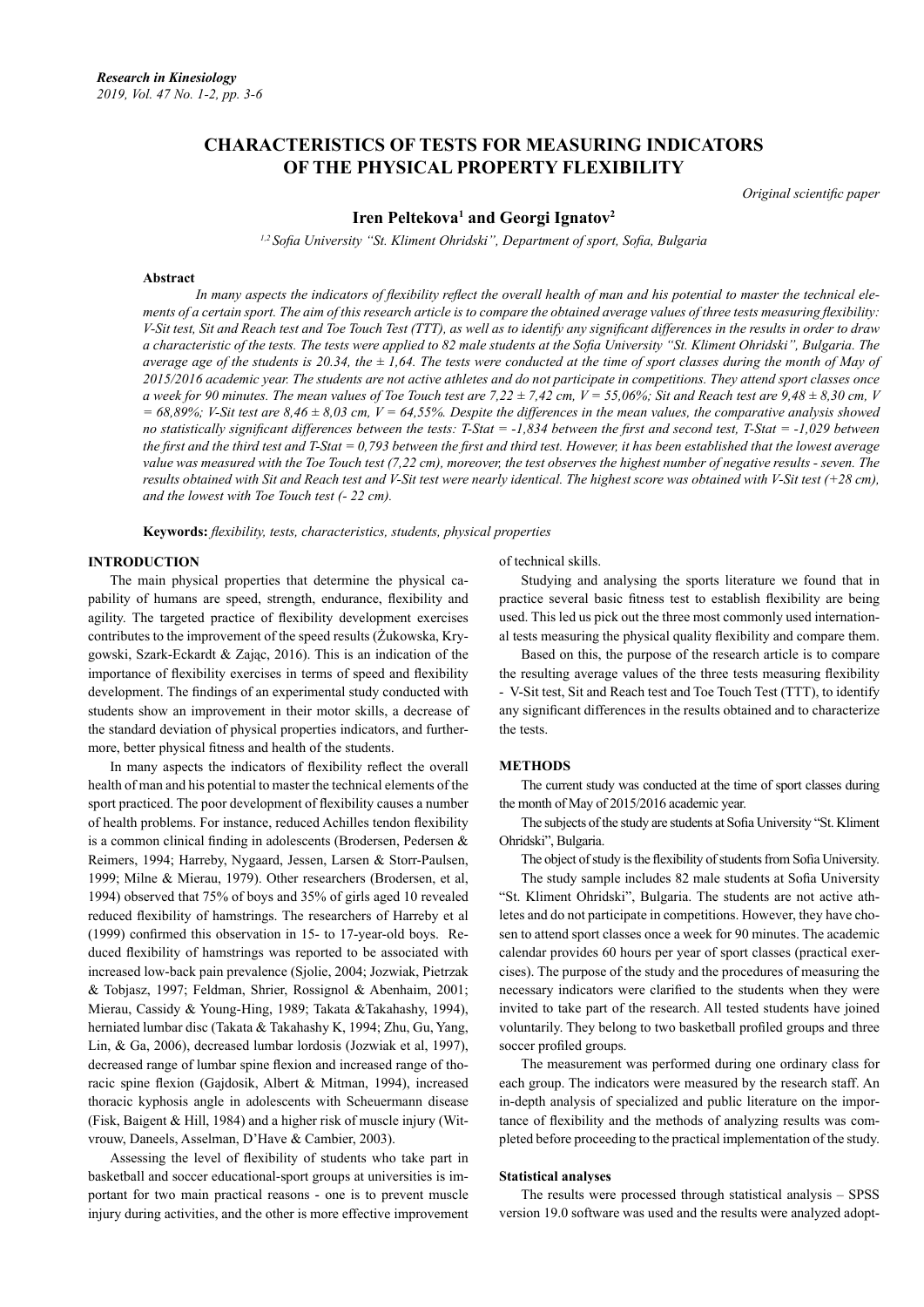### 4 *I. Peltekova & G. Ignatov*

ing a 5% significance and confidence interval (CI) of 95%. Data relative to age, height, weight and angular measures were presented in relation to the mean, standard deviation and correlation analysis. To compare the significance of the differences between the arithmetic average of the studied sample with different indicators a (T-Test: Two-Sample Assuming Equal Variances) was used. The calculations were performed in EXCEL. The research tests are: Toe Touch Test  $(TTT)$  – Test 1, Sit and Reach test – Test 2 and V-Sit test – Test 3.

# **Brief presentation of the tests and the equipment required**

The sport literature of different countries makes use of variants of naming for the same tests. An example of this are the names of Fingertip-to-floor test (FTF), Modified Fingertip-to-Floor (MFTF) and Toe Touch test (TTT), which use identical procedure of measuring the flexibility indicators and thus, represent a single test. In this paper we prefer using the term Toe Touch test (TTT) because of the greater popularity in sport literature in comparison with the other two tests. For clarity, we present images of the studied tests (http:// antranik.org/toe...;http://www.bodytrainer.tv...;http://www.golfband. co.uk...;http://journals.plos.org...;http://www.scielo.br...;https:// www.youtube.com...).

When registering the results the following rules for measurement were applied: Negative values (marked with a minus) denote that the student was unable to reach the top of the measuring box, "zero" denotes the student was able to touch the box, positive values (no mark) denote the student was able to touch the box below its top. The results were given in centimetres (cm). It is essential before for students to warm up very well before the measurement takes place.





 *Fig. 1. Toe Touch Test (TTT) – Test\_1 Fig. 2. TTT – equipment required*







Figure 1 shows the measured joint angles which are significant for the results obtained (H0: Hip angle, K0: Knee angle, TL0: Thoracic-lumbar angle, TT0: Tibio-tarsal angle). Figure 2 shows the necessary equipment – a 30-cm-high measuring box and a ruler.

Figure 3 illustrates the first phase (A) initial position and the second phase (B) bending, retention and measurement. Fig. 4 shows the necessary equipment – a testing box and a mobile scale with units which ensures reliability in measurement.

Fig. 5 shows the first phase - initial position and the second phase - bending, retention and measurement. Fig. 6 displays the necessary equipment - a mat and two rulers. It is important to know that the distance between the heels is 30 cm.

# **RESULTS AND DISCUSSION**

The variation analysis shows that the average age of students is  $20,34 \pm 1,64$  years, the height is  $180,54 \pm 3,34$  cm, the weight is  $74,90 \pm 10,81$  kg.



*Figure 9. Histogram Test т\_3*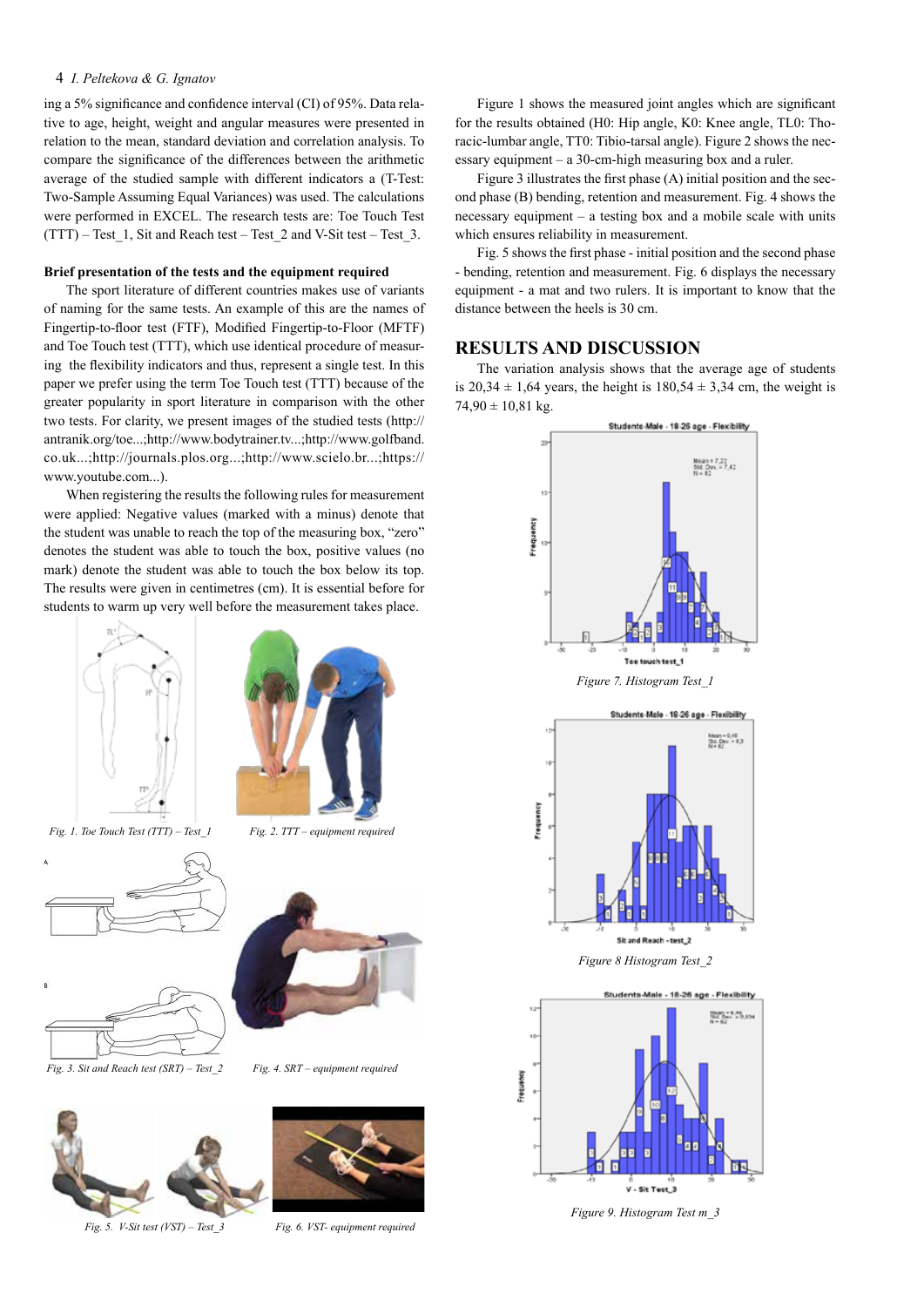|            |    | Xmin  | Xmax |    | Mean   | <b>SD</b> |        | As     | ЕX    |
|------------|----|-------|------|----|--------|-----------|--------|--------|-------|
| Age        | 82 | 18    | 26   |    | 20,34  | .,64      | 2,70   | 1,04   | .98   |
| Height     | 82 | 160   | 197  | 37 | 180,54 | 7.34      | 53,88  | $-.06$ | ,11   |
| Weight     | 82 | 54    | 109  | 55 | 74,90  | 10,81     | 116,85 | ,88    | 1,32  |
| TT Test 1  | 82 | $-22$ | 23   | 45 | 7,22   | 7.42      | 55,06  | $-78$  | 2,29  |
| SR Test 2  | 82 | $-10$ | 25   | 35 | 9.48   | 8,30      | 68,89  | $-28$  | $-16$ |
| V-S Test 3 | 82 | $-10$ | 28   | 38 | 8,46   | 8,03      | 64,55  | $-.09$ | .02   |

*Table 1. Variation analysis results of respondents and indicators*

*Note: When n=80 and а=0,05 the critical values of skewness and kurtosis are As0,05= 0,538 Ex0,05= 1,064 respectively*

| Table 2. Results from the correlation analysis between the three test |  |
|-----------------------------------------------------------------------|--|

|                      |                                                                                                  |                     |                |           | Toe Touch test 1 |                          | Sit and Reach test 2   |                          | V-Sit test 3           |  |
|----------------------|--------------------------------------------------------------------------------------------------|---------------------|----------------|-----------|------------------|--------------------------|------------------------|--------------------------|------------------------|--|
| Toe touch test 1     | Pearson Correlation                                                                              |                     |                |           |                  |                          |                        |                          |                        |  |
| Sit and Reach test 2 |                                                                                                  | Pearson Correlation |                | $0.854**$ |                  | $\overline{2}$           |                        |                          |                        |  |
| V-Sit test 3         |                                                                                                  | Pearson Correlation |                | $0.831**$ |                  | $0.901**$                | 3                      |                          |                        |  |
|                      | Table 3. Results of the comparative analysis of statistical significance between the three tests |                     |                |           |                  |                          |                        |                          |                        |  |
|                      | n                                                                                                | Pooled Variance     | H.Mean<br>Diff | df        | t Stat           | $P(T\leq t)$<br>one-tail | t Critical<br>one-tail | $P(T\leq=t)$<br>two-tail | t Critical<br>two-tail |  |
| TT test 1            | 82                                                                                               | 61,98               | $\Omega$       | 162       | $-1,834$         | 0.03                     | 1,65                   | 0,06                     | 1,974                  |  |
| SR test 2            | 82                                                                                               |                     |                |           |                  |                          |                        |                          |                        |  |
| TT test 1            | 82                                                                                               | 59,81               | $\mathbf{0}$   | 162       | $-1,029$         | 0,15                     | 1,65                   | 0,3                      | 1,974                  |  |
| V-Sit test 3         | 82                                                                                               |                     |                |           |                  |                          |                        |                          |                        |  |
| SR test 2            | 82                                                                                               | 66,72               | $\mathbf{0}$   | 162       | 0.793            | 0,21                     | 1,65                   | 0,43                     | 1,974                  |  |
| V-Sit test 3         | 82                                                                                               |                     |                |           |                  |                          |                        |                          |                        |  |

The results indicate that the flexibility results of test\_1 - Toe Touch Test range from -22 cm to +23 cm. The average value is 7,22  $\pm$  7,42 cm, the coefficient of variation demonstrates that the variance of the values is large ( $V = 55,06\%$ ). The empirical values of the coefficient As0,05= -0,78 and Ex0,05= 2,29 exceed the critical, indicating a positive asymmetry with increased kurtosis (Table 1). The highest frequency is represented by 16 results (11 are  $+4$  cm and 5 are  $+3$  cm) (Fig. 7).

There are eight scores of +6 cm, and two groups of six scores of  $+9$  cm and a  $+15$  cm respectively.

The results indicate that the flexibility results of test\_2 - Sit and Reach Test range from -10 cm to +25 cm. The average value is 8,46  $\pm$  8,03 cm, the coefficient of variation demonstrates that the variance of the values is large ( $V = 64,55\%$ ). The empirical values of the coefficient As0,05 =  $-$  0,28 and Ex0,05 =  $-$  0,16 do not exceed the critical, indicating a normal distribution. The highest frequency is represented by 11 results (9 are  $+ 10$  cm and 2 are  $+11$  cm). Six of the results are  $+4$  cm and five are  $+5$  cm (Fig. 8).

The results indicate that the flexibility results of test\_3 - V-Sit Test range from -10 cm to +28 cm. The average value is  $9,48 \pm 8,30$ cm, the coefficient of variation demonstrates that variance of the values is large ( $V = 68,89\%$ ). The empirical values of the coefficient As0,05 =  $-$  = 0,09 and Ex0,05=0,02 do not exceed the critical, indicating a normal distribution. The highest frequency is 12 achievement (6 are  $+10$  cm and 6 are  $+9$  cm). There are also two six achievement with the result + 6 cm and  $a + 2$  cm (Fig. 9).

Comparing the most common results measured with the three tests we may say that the most frequent high result achieved with test  $2$  was  $+10$  cm - nine students reached it, with test  $3$  six students reached it and with test\_1 only three.

By comparing the negative sign results it was found that test\_1 registered seven such results, test\_2 registered six, while test\_3, five.

The greater similarity between the results of test\_2 and test\_3 is evidenced by the data obtained in the correlation analysis, where the strength of the relationship is 0,901 (Table 2).

The results of the comparative analysis indicate that among the

indicators establishing the flexibility to students with three different tests there were no significant differences. This is evident from Table 3, wherein the established significance t-Stat (t Stat = - 1,834; t Stat  $= 1,029$ ; t Stat  $= 0,793$ ) is less than the critical values t Critical two $tail = 1,974.$ 

### **CONCLUSIONS**

There are no statistically significant differences in the results of the three tests However, it has been established that the lowest average value was measured with the Toe Touch test (7,22 cm), moreover, the test observes the highest number of negative results - seven. The results obtained with Sit and Reach test and V-Sit test were nearly identical. The highest score was obtained with V-Sit test (+28 cm), and the lowest with Toe Touch test (- 22 cm).

The results obtained indicate that the average values of the three tests used to measure flexibility in the current research are relatively close. Based on this, we can recommend the use of the three tests, depending on the available equipment for measuring flexibility, which would help to optimize the training process and the special impact of exercises in developing flexibility as well as other physical properties.

#### **REFERENCES**

- Brodersen, A., Pedersen, B., & Reimers, J. (1994). Incidence of complaints about heel, knee and back related discomfort among Danish children, possible relations to short muscles. Ugeskr Laeger, 156, 2243-2245.
- Feldman, D., Shrier, I., Rossignol, M., & Abenhaim, L. (2001). Risk factors for the development of low-back pain in adolescence. Am J Epidemiol, 154, 30-36.
- Fisk, J.W., Baigent, M.L., & Hill, P.D. (1984). Scheuermann's disease. Clinical and radiological survey of 17- and 18-year-olds. Am J Phys Med, 63, 18-30.
- Gajdosik, R.L., Albert, C.R., & Mitman, J.J. (1994). Influence of hamstring length on the standing position and flexion range of motion of the pelvic angle, lumbar angle, and thoracic angle. J Orthop Sports Phys Ther, 20(4), 213-219.
- Harreby, M., Nygaard, B., Jessen, T., Larsen, E., & Storr-Paulsen, A. (1999). Risk factors for low-back pain in a cohort of 1389. Danish schoolchildren: an epidemiologic study. Eur Spine J, 8, 444-450.
- Jozwiak, M., Pietrzak, S., & Tobjasz, F. (1997). The epidemiology and clinical manifestations of hamstring muscle and plantar foot flexor shorten-